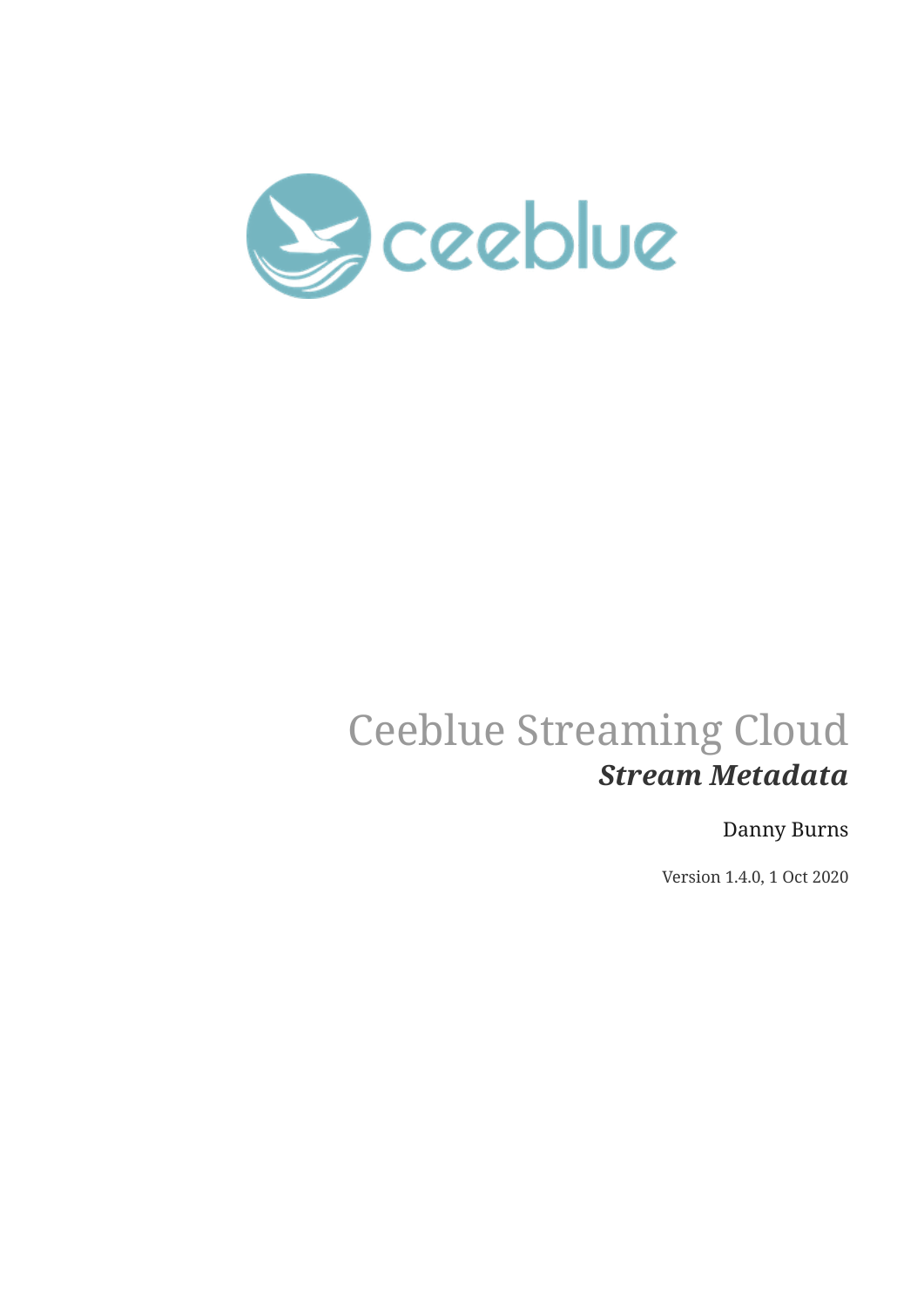## **Table of Contents**

|--|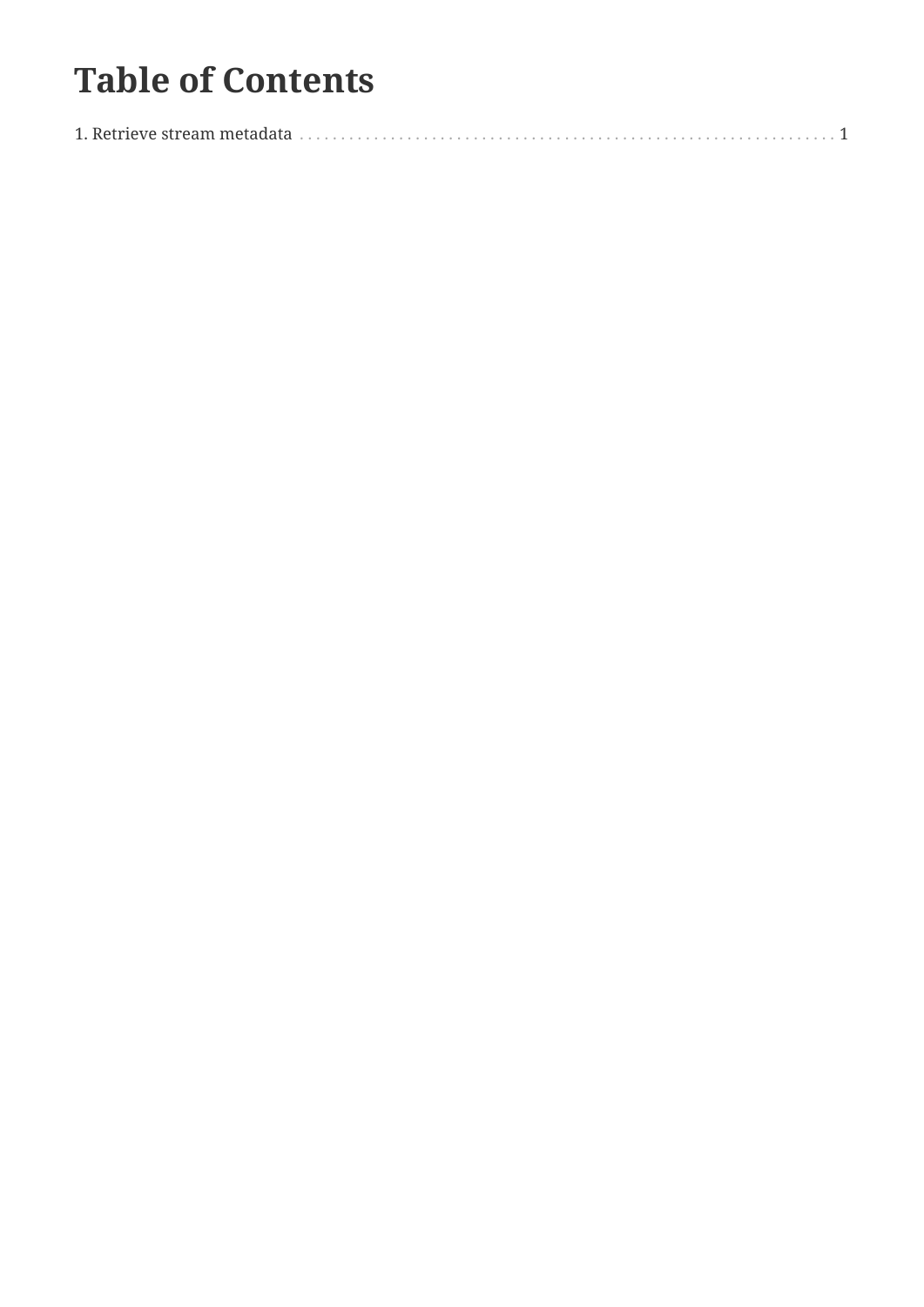## <span id="page-2-0"></span>**Chapter 1. Retrieve stream metadata**

To retrieve stream information, request the URL

*URL format*

wss://[hostname and port]/json\_[stream name].js

*Example*

```
wss://rye.ceeblue.tv:4433/json_as+c94ca3ca-4f4b-415d-9467-7ae2fb9bf2d2.js
```
The socket is kept open and receives an update whenever the stream status changes. If the stream is online/active, the received data is identical to the JSON format. If the stream is in any other state, the received data is an object containing an **error** member variable, which has a value with a human-readable stream status.

*Metadata example*

```
{
   "height": 1080,
 "meta": f (1)
     "bframes": 0,
     "buffer_window": 7403,
     "live": 1,
     "tracks": { ②
       "audio_AAC_2ch_48000hz_1": { ③
        "bps": 16005, ④
        "channels": 2, ⑤
        "codec": "AAC", ⑥
        "firstms": 2717263,
      "idx": 1, \oslash  "init": "\u0011\u0090",
        "lastms": 2727055,
        "maxbps": 16101,
        "rate": 48000, ⑧
        "size": 0,
        "trackid": 2,
        "type": "audio" ⑨
       },
       "audio_opus_2ch_48000hz_0": {
        "bps": 16000,
        "channels": 2,
        "codec": "opus",
        "firstms": 2720037,
      "idx" : 0, ②
        "init": "OpusHead\u0001...\u0000",
        "lastms": 2727057,
        "maxbps": 16000,
```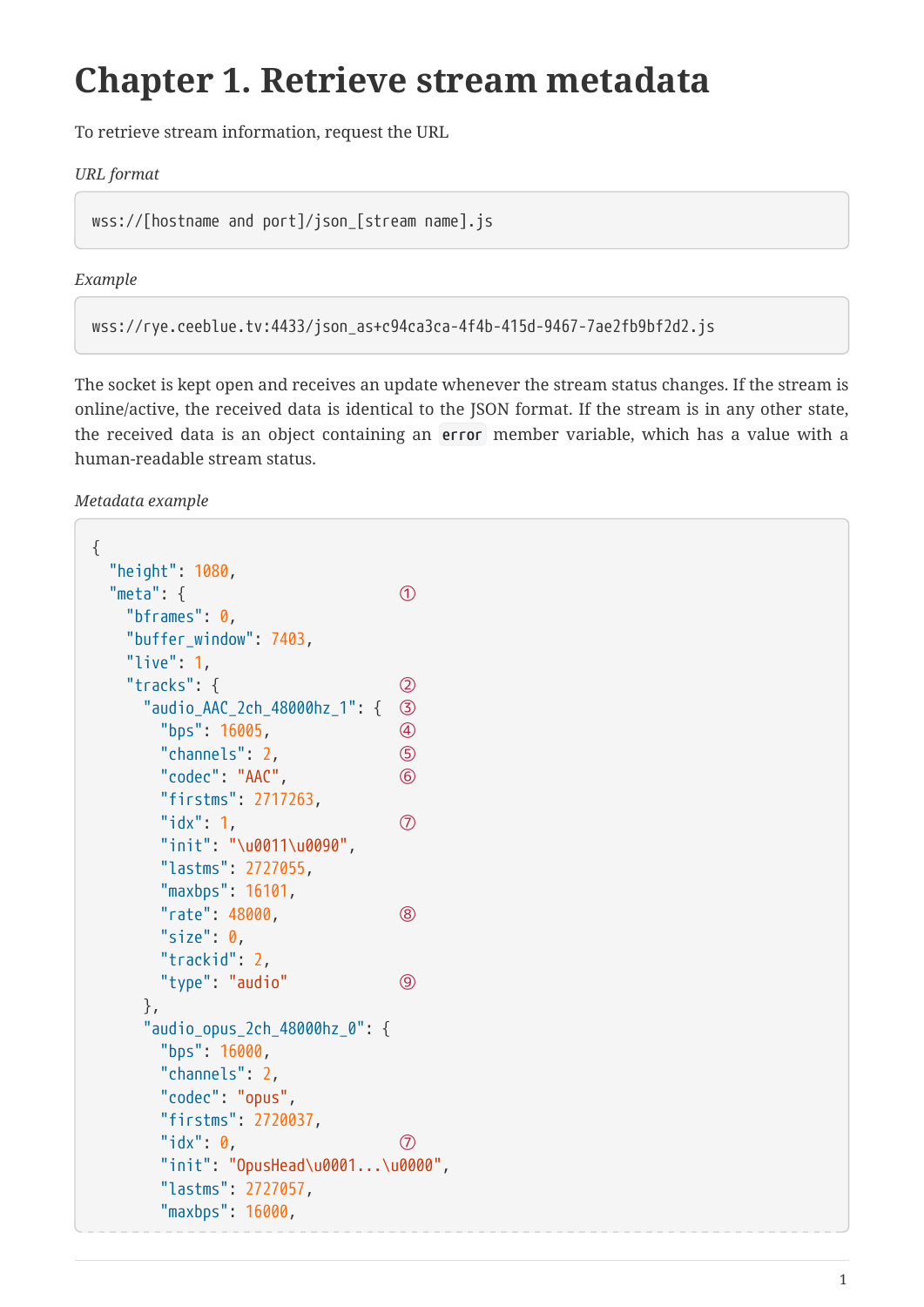```
  "rate": 48000,
  "size": \theta,
    "trackid": 1,
    "type": "audio" ⑨
  },
  "video_H264_1280x720_0fps_3": {
    "bps": 226259,
    "codec": "H264",
    "firstms": 2722266,
  "fpks": \theta,
    "height": 720,
  "idx" : 3, ⑦
    "init": "\u0001d...\u00B0",
    "lastms": 2727066,
    "maxbps": 275810,
    "trackid": 4,
    "type": "video", ⑨
    "width": 1280
  },
  "video_H264_1920x1080_0fps_2": {
    "bps": 458358,
    "codec": "H264",
    "firstms": 2722633,
  "fpks": \theta,
    "height": 1080,
  "idx": 2, \oslash  "init": "\u0001d...\u00B0",
    "lastms": 2727066,
    "maxbps": 554770,
    "trackid": 3,
    "type": "video", ⑨
    "width": 1920
  },
  "video_H264_256x144_0fps_6": {
   "bps": 56500,
    "codec": "H264",
    "firstms": 2722966,
  "fpks": \theta,
    "height": 144,
  "idx": 6, \oslash  "init": "\u0001d...\u00B0",
    "lastms": 2727066,
    "maxbps": 70669,
    "trackid": 7,
    "type": "video", ⑨
    "width": 256
  },
  "video_H264_640x360_0fps_5": {
    "bps": 108972,
    "codec": "H264",
    "firstms": 2722766,
```